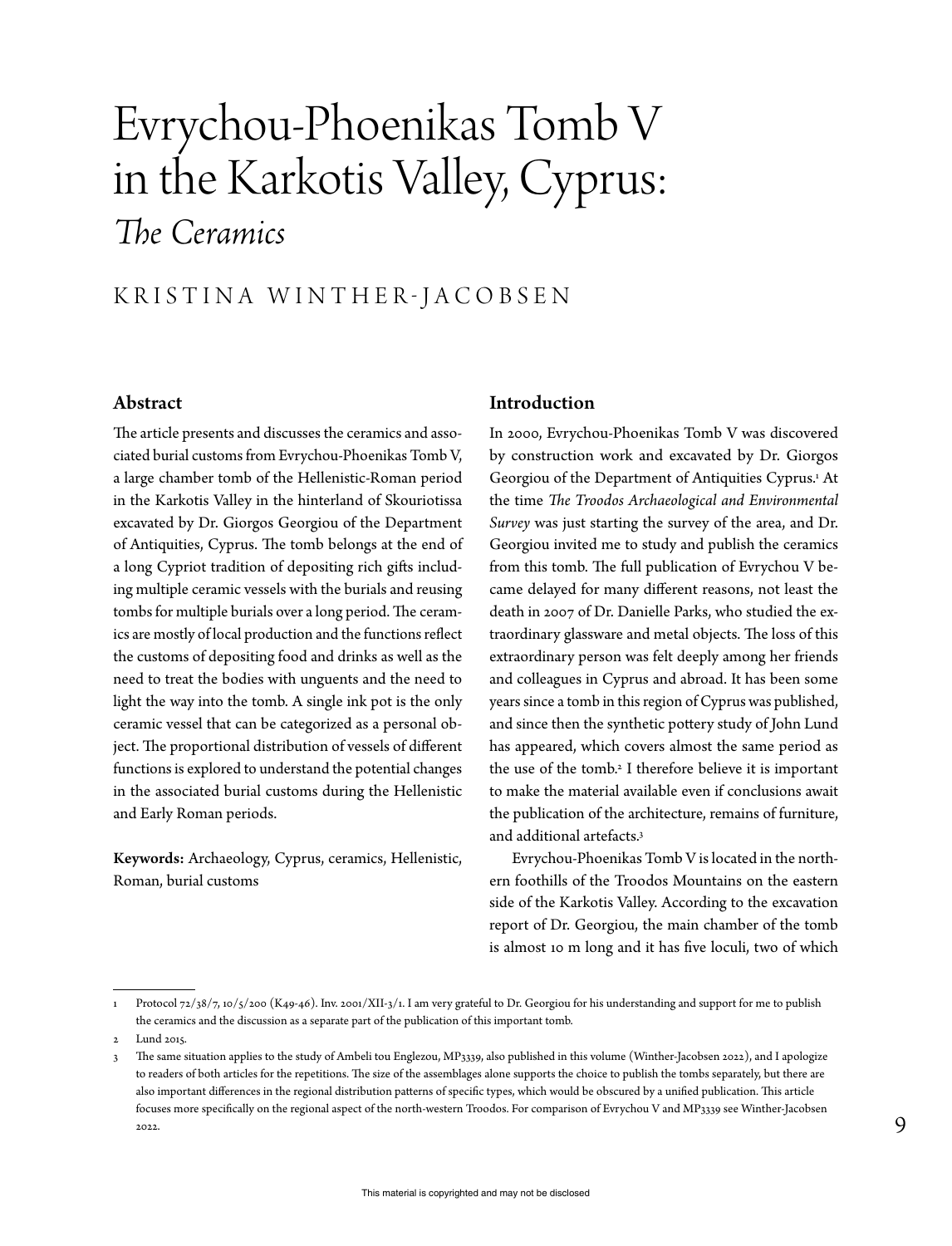

**Fig. 1.** *Plan of Evrychou Tomb V, lower level (Copyright Giorgios Georgiou).*



**Fig. 2.** *Plan of Evrychou Tomb V, Upper level (Copyright Giorgios Georgiou).*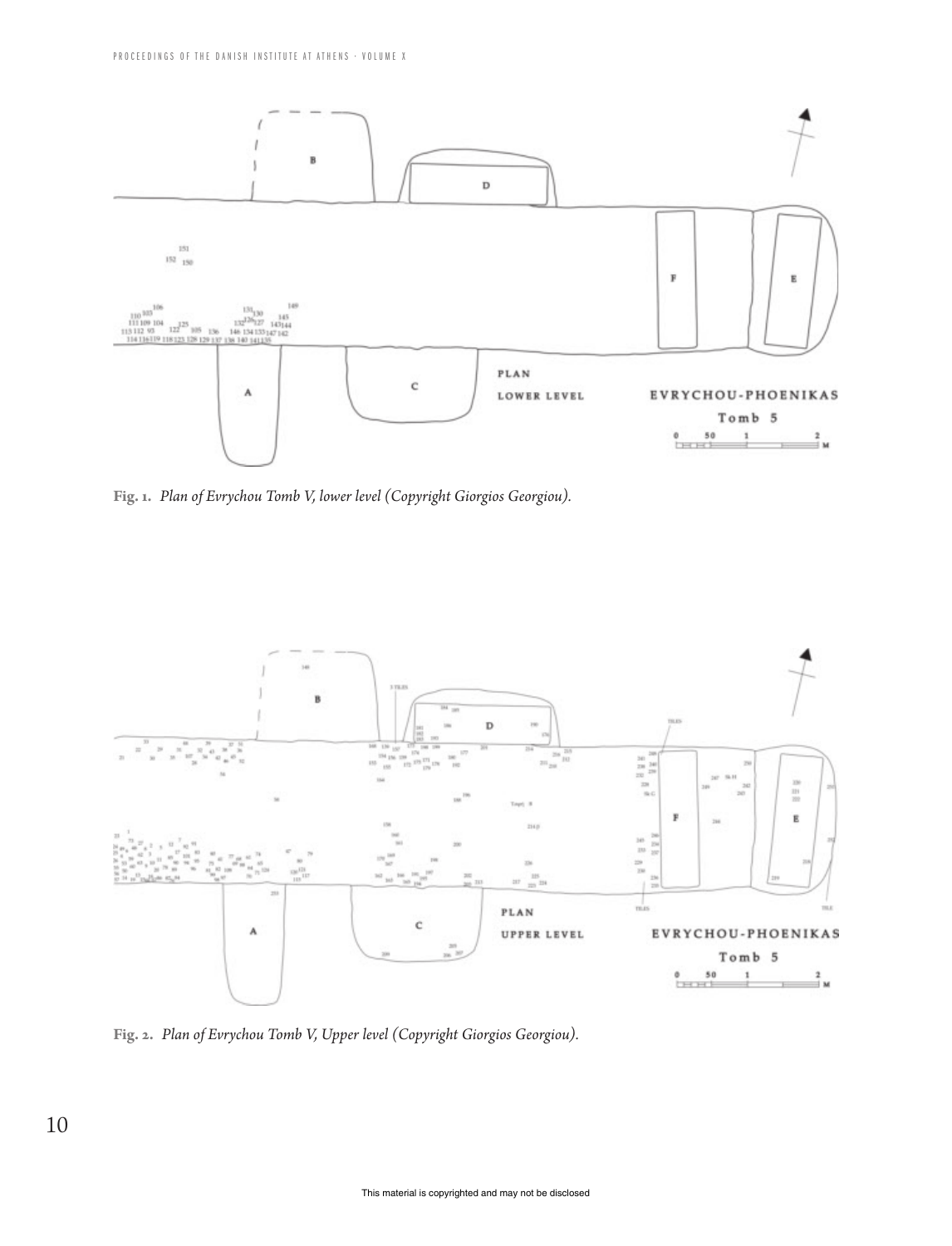

**Fig. 3.** *Distribution of vessels by shape including ceramic, glass, and metals (total number of vessels 191).*

are occupied by plain stone sarcophagi originally covered with tiles (Figs 1‑2). A third sarcophagus was placed in the main chamber, blocking the loculus behind. The dromos is not preserved. The majority of objects in the tomb were deposited along the walls just inside the presumed entrance, where one of the earliest burials, as well as the offerings related to one of the latest burials, were both located in different strata.

#### Burial context and rites

At the time of its excavation, Evrychou V had collapsed. Two basic strata could be discerned, but the stratigraphy was much disturbed as suggested by, for instance, the location of pilgrim flask, no. 122, dated to the 1<sup>st</sup> to 3<sup>rd</sup> centuries AD in the lower stratum, although the tomb did not appear to have been looted. The disturbance makes it difficult to reconstruct individual burials deposited at intervals in the tomb over the period of 600‑650 years of use. In that period of time, a wide range of vessels of ceramics, glass, and metal was deposited in the tomb, as well as personal objects such as jewellery, pins and needles, mirrors, pyxides, strigils, spindle whorls, an inkpot, and of course coins (see Figs. 3‑4 for the vessels).

Altogether, the tomb comprised 193 vessels, of which 147 were ceramics. The widest range of vessel shapes and functions is represented by ceramics. Glass and metal were reserved for smaller vessel types such as bowls, cups, plates, and unguentaria of various kinds.4 The pyxis is of course also a vessel, but the metal pyxides are more likely to belong to the sphere of personal objects than with the food-related grave goods. Gender- and status- specific artefacts also belong to the sphere of personal objects rather than the sphere of food-related objects, although the number of vessels is believed to reflect status in a general way.5 The only finds in the ceramics category of personal objects are an ink pot (no. 48) and a spindle whorl (no. 46). The finds from the tomb also included nine ceramic tiles (nos. 284-292). All the ceramic artefacts are included in the catalogue below according to their original inventory number.

Surprisingly the highest number of any vessel type represented is the forty-three lamps, of which twenty reveal clear evidence of use, while the use of another twelve is insecure due to the state of preservation. The vast majority of lamps are dated to the Roman period, and indeed, lamps represent the latest datable ceramics in the tomb. Together with the unguentaria, the lamps may be the only vessels related to the rituals surrounding the actual burials

The glassware and metals as well as the tomb architecture will be published by different authors.

<sup>5</sup> Parks 1999, 318.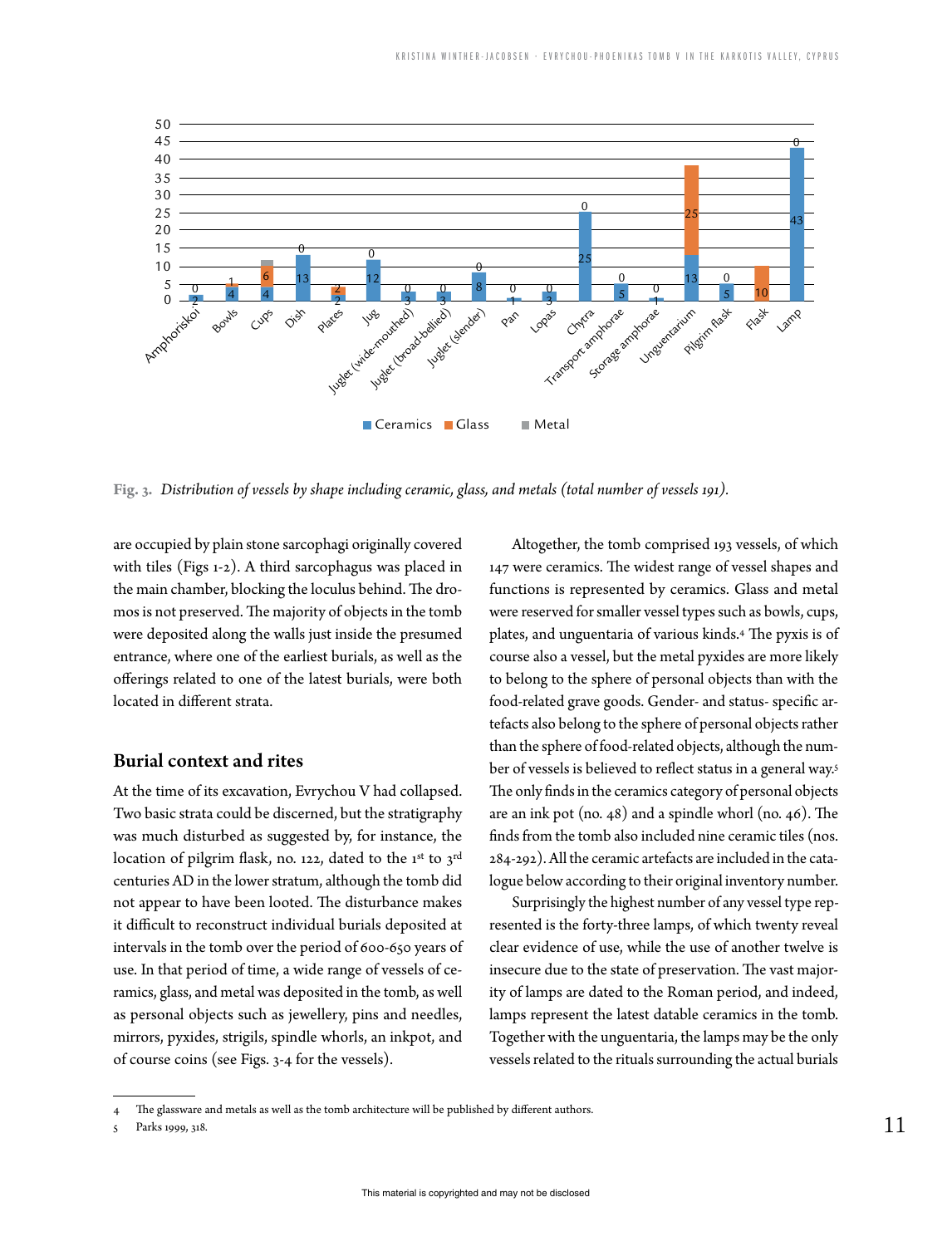



in the sense that they provided the light and at least some of the unguentaria provided the scented air for the entering of the tomb.6 The fact that the entire Hellenistic period is represented by only two lamps suggests that lamps were probably taken away when the tomb was closed during this period.

There are four occurrences of lamps probably made from the same moulds: nos. 156 and 198 of the Augustan to the Flavian period were found between chamber B and sarcophagus D and to the west, in front of sarcophagus D. Nos. 214 and 252 of the last third of the 1st century AD were found to the east in front of sarcophagus D and behind sarcophagus E. Nos. 101 and 199 of the second half of the 2nd and first quarter of the 3rd century AD were found on the south side of the entrance (upper level) and to the west, in front of sarcophagus D. Nos. 215 and 245 of the 3rd and first half of the 4<sup>th</sup> century AD were found to the east in front of sarcophagus D and by the southwest corner of sarcophagus F. The distribution highlights the question of reuse, but also pertains to the original fitting of the sarcophagi. Lamps nos. 156 and 198 of the Augustan to the Flavian period may predate the sarcophagi and be related to burials directly in the niches, and the same applies to nos. 214 and 252 of the last third of the 1st century AD. On the other

hand, they may all four have been associated with the burials in the sarcophagi. The tiles used to cover the sarcophagi are dated to the Roman period. Nos. 215 and 245 are clearly related to the use of sarcophagus F, and probably reflect what appears to be the last phase of the tomb in the second quarter of the 3<sup>rd</sup> AD at the earliest. Of course, the tomb may have been used after this period, when burials became increasingly unaccompanied by grave goods.

In terms of function, lamps also make up the largest group of finds (28%), and unguents make up 23%. The remaining 49% cannot entirely be associated with food customs, as some of the glass juglets ("Other liquid serving") are relatively small, and they could have been used for oils for personal use rather than consumption or lighting lamps (see below). Ancient authors and archaeological sources testify to the importance of oil in the diet as well as the hygiene of classical antiquity.7

During the period of use of Evrychou V, the part of the burial customs relating to the deposition of vessels associated with the cooking, consumption, and storage of food as grave goods changed (Fig. 5).8 Some of those changes are caused not by a change in ritual behaviour but by changing fashions in ceramics, such as plates replacing dishes, and the introduction of pilgrim flasks.9

<sup>6</sup> For other possible uses of lamps, see Şöföroğlu & Summerer 2016.

<sup>7</sup> E.g. Pliny HN XV.1‑19; for use, see especially 5; Mattingly 1996.

<sup>8</sup> Parks 1999.

<sup>12</sup> Winther Jacobsen 2007, 393.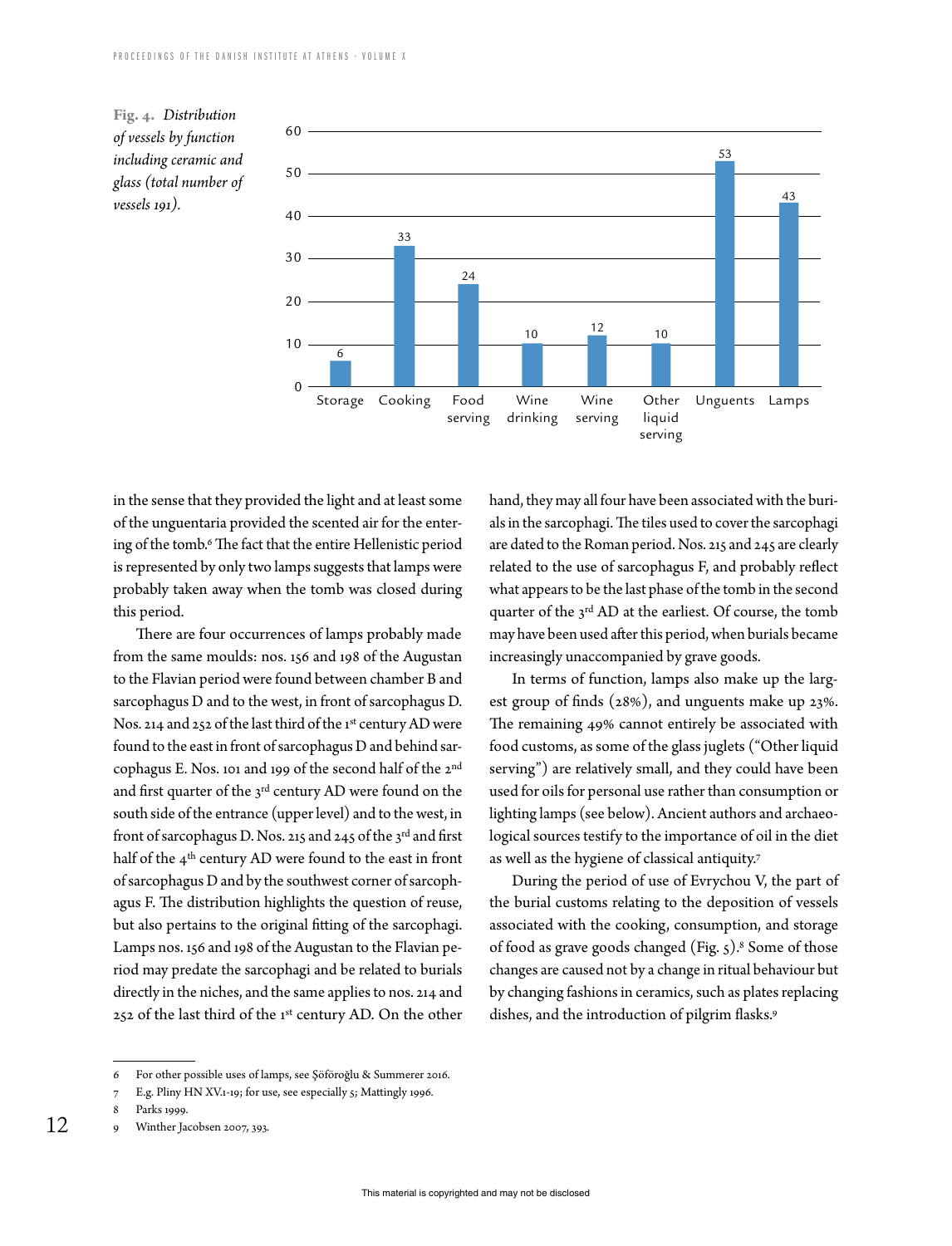

The pilgrim flasks belong to a large group of vessels morphologically characterized by a combination of small volume and narrow neck and mouth indicating the high priority of control when pouring. Within this category, the flasks and the unguentaria are interpreted as containers of unguents for ritual cleansing of the deceased and odour management. The three types of slender juglets share the characteristics, but may have been used for other types of oils. The high proportional quantity of Early Roman unguentaria supports the patterns observed at Evrychou IV (see below). Compared to the Hellenistic period, the number of unguent containers increased dramatically during the Early Roman period although many of the glass vessels could contain very small amounts.

The custom of depositing amphorae changed in Early Roman times, where instead jugs became more numerous, a pattern also suggested at Kambi and Ayios Theodoros, also in the Troodos Mountains, and Ambeli tou Englezou.10 According to the study by Danielle Parks, jugs are in fact the most common artefact found in Cypriot Hellenistic-Roman tombs including ceramic, glass and metal.<sup>11</sup> The predominance of jugs is part of the ritual development of the Early Roman period, when the fo-

cus shifts from vessels broadly related to the preparation, consumption and storage of food to vessels related more specifically to wine drinking, the jugs and cups. The number of cooking vessels is still high at Evrychou V, which suggests a certain conservatism, but it is largely unaccompanied by serving vessels to go with the cups. Consequently, the cooking vessels may have been used to store food rather than to provide a set table. This is supported by the rare occurrence of casseroles and frying pans.12 In domestic contexts the ratio is dramatically different. The casseroles make up 50% of the cooking vessels, the chytrai 41%, and the pans 9%, among the inventoried sample at the Athenian Agora.13 At Agios Georgios, Nicosia, the ratio is approximately 1:1, and in "bassin 417" at Kition the casseroles outnumber the pots by two to one,<sup>14</sup> even if none of these contexts is a domestic context in the strict sense of the word.

Eustathios Raptou and Antigone Marangou suggested a tendency to deposit vessels in pairs, as in the case of the deposition of Rhodian amphorae at Paphos.15 The two amphoriskoi, nos. 232 and 238, make an obvious example of a pair, as do juglets nos. 33 and 44, and jugs nos. 79-80, 90, and 100. At Ambeli tou Englezou, a few sets of pairs were

<sup>10</sup> Hadjisavvas 1987; Plat Taylor 1940-48; Winther-Jacobsen 2022.

<sup>11</sup> Parks 1999, 323.

<sup>12</sup> Parks 1999, 343.

<sup>13</sup> Rotroff 2006, 16, chart 16.

<sup>14</sup> Berlin & Pilacinski 2003, 205-6; Salles & Rey 1993, 227-8.

<sup>15</sup> Raptou & Marangou 2008, 377; for Paphos see Barker 2002, 78.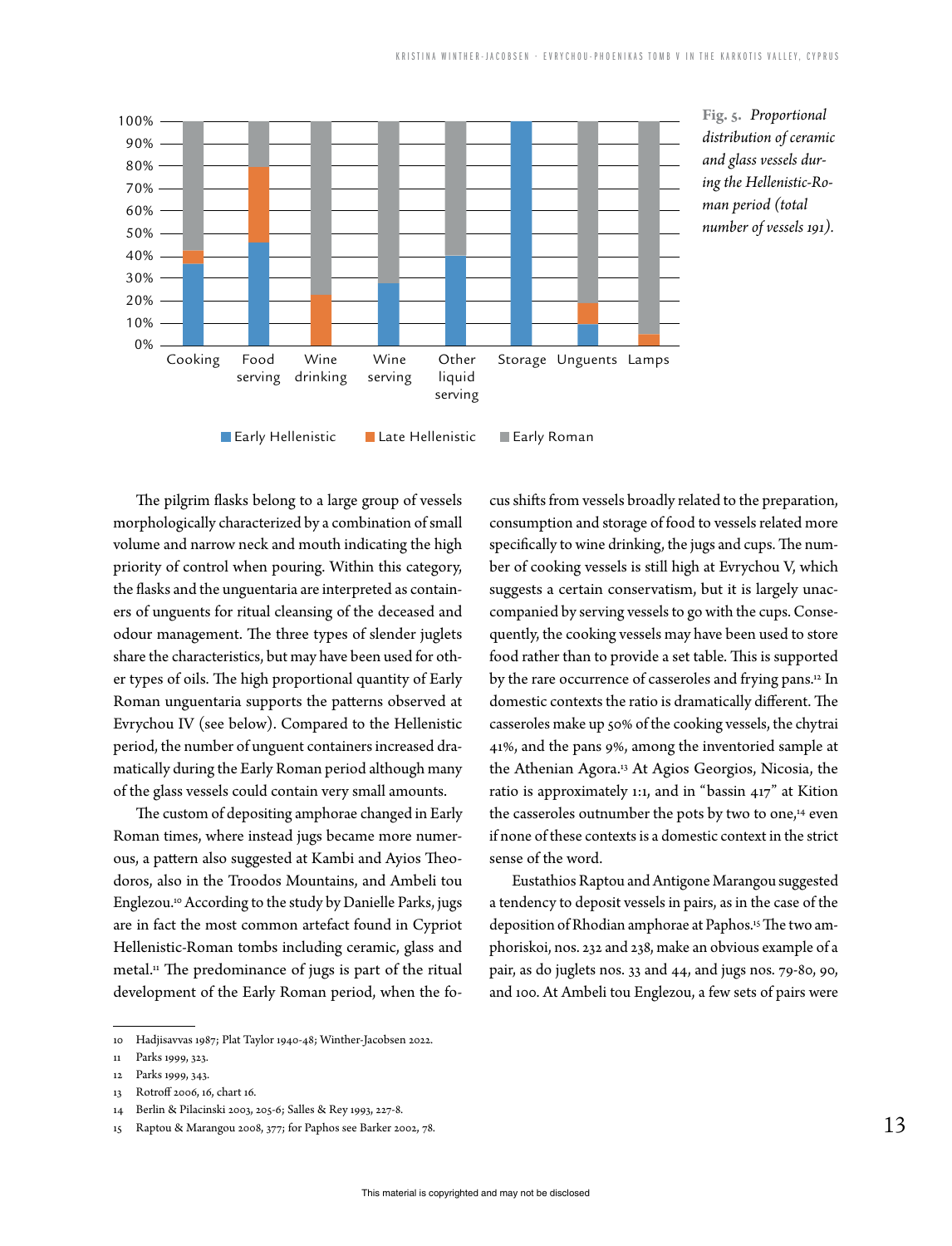



Early Hellenistic Elate Hellenistic Early Roman

observed, but also sets of triplets,<sup>16</sup> and the same phenomenon occurs in Evrychou V where juglets nos. 43 and 51-52 were found together. Unfortunately, the disturbed stratigraphy hinders the deeper understanding of this trend.

Evrychou V is located in relatively close proximity to Evrychou Tomb IV, published by Ino Nicolaou in 1984, and the two tombs share many similarities including design, architecture, period of use, and depositional practice. Many of the vessels found in Evrychou V have their closest – some, indeed, their only – parallels in Evrychou IV. This is consistent with the results of John Lund's study of discrete circulation patterns of different types of ceramics, indicating that north-western Cyprus was a discrete zone of circulation.17

Overall, the range of artefacts appears quite similar, and there are similarities in the proportional distribution of functions as well, but mainly if the almost absent Late Hellenistic phase of Evrychou IV is subsumed under the Early Roman period (Figs. 3-4). There is a predominance of wine drinking vessels, unguents, and lamps during the Early Roman period, and the deposition of storage vessels is entirely a phenomenon of the Hellenistic periods.

- 18 Winther-Jacobsen 2013a, 64; 2013b, 330.
- 19 Winther Jacobsen 2007, 391-2; Winther-Jacobsen 2015a.

14

However, the high proportion of Early Hellenistic jugs and juglets for wine and oil in Evrychou IV is very unusual. Proportionally, the finds from both tombs share a rare occurrence of transport amphorae, which they share with the surface finds of the general region investigated by the Troodos Archaeological and Environmental Survey Project.18 This is also a trend that sets the Evrychou tombs apart from similar tombs in the coastal areas of Cyprus, for instance Paphos and Polis.19 On the other hand, the high proportion of lamps in Evrychou V is unusual. Chronology may be a factor at Evrychou since ten of the lamps found in Evrychou V postdate the use of Evrychou IV.20 Each Evrychou tomb only contained two lamps of the Hellenistic period, and the majority of lamps are dated in the first 150 years AD. This trend is corroborated by Parks's survey of Cypriot tombs of the Hellenistic and Roman period, which indicates that the number of lamps increases with the advent of mould-made lamps in the late Hellenistic period and continues to increase from the Hellenistic to the Roman period.<sup>21</sup>

Only three other Cypriot tombs appear to share the very high proportion of lamps, one of which is a tomb

<sup>16</sup> Winther-Jacobsen 2015a, 487-9.

<sup>17</sup> Lund 2015, 154, 159-60.

<sup>20</sup> Nicolaou 1984, 254.

<sup>21</sup> Parks 1999, 356.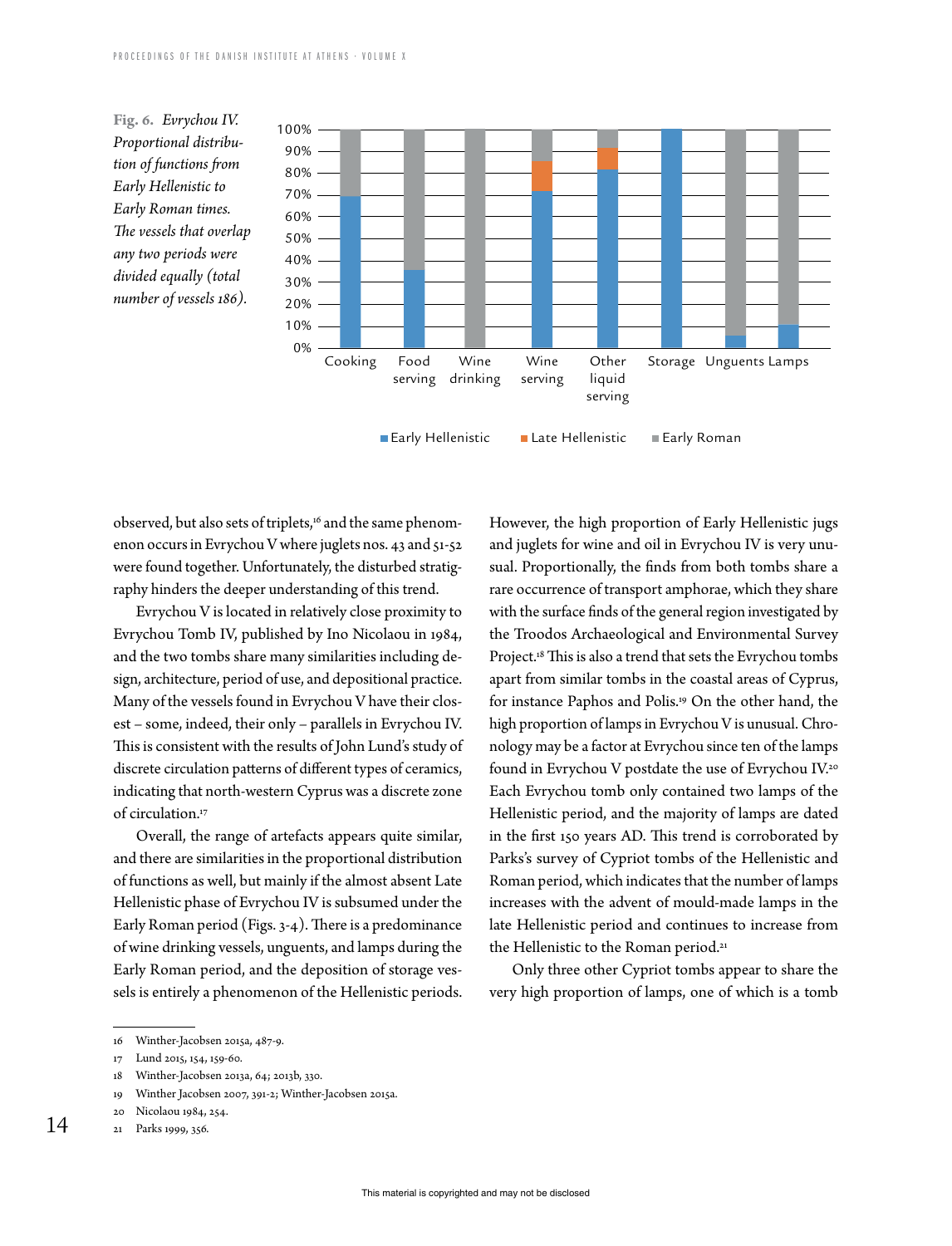in Palaipaphos briefly mentioned by Parks.<sup>22</sup> Thirty-nine lamps were recorded out of 111 ceramic artefacts in a Hellenistic-Roman tomb southwest of Kormakiti, which is roughly proportional to the Evrychou find.23 In the socalled "Paleokastro Tomb" at Ayia Irini, 165 lamps were recorded.24 However, this is a very large and looted tomb; even more unique are the dating of the majority of the lamps to the  $4<sup>th</sup>-5<sup>th</sup>$  century AD and the use of the tomb into the  $7<sup>th</sup>$  century AD.<sup>25</sup> Unfortunately, only preliminary studies of these two tombs have been published.

During the Hellenistic and Roman periods, cooking wares in Cyprus, vessels for braising, boiling, or frying food, came to be made in specialized fabrics, with a high percentage of heat-resistant temper increasing the vessels' resistance to thermal stress, as is also the case with the cooking wares from Evrychou.<sup>26</sup> In Evrychou Tomb V, vessels such as bowls, cups, dishes, and jugs traditionally made in plain and fine ware were also made in a cooking ware-like fabric, coarse grained and fired reddish-brown (see below). This fabric appears to be closely related to the fabric used for the tiles (nos. 284-292), which petrographic analyses revealed to be made in the Troodos Foothills.27 Some of the vessel types appear in both plain ware and cooking ware-like fabrics e.g. nos. 1 and 66, and the traditional plain ware vessels made in cooking-like ware may be a local production. However, the fact that many of these vessels have rounded bases, which is characteristic of cooking vessels, suggests a more complex relationship. It is possible that these vessels were made by potters specializing in cooking vessels. The absence of cooking wares among the wide range of pottery donated by their potters to the Nymphs at Kafizin at the end of the  $3<sup>rd</sup>$  century BC suggests that cooking wares were already a specialized production during this period.28 Certainly, the lesser degree of specialization witnessed at Evrychou

Among the plain and coarse wares, the closest and sometimes only parallels come from nearby Evrychou Tomb IV, which is yet another indication of a restricted pattern of distribution. This is consistent with the Hellenistic-Roman distribution pattern produced by Troodos Archaeological and Environmental Survey Project.31

Apart from the slender juglets, slipped vessels, colour-coated or sigillatas are relatively rare in Evrychou V and the same applies to Tomb IV. This is less surprising concerning sigillatas, which are generally rare even in rich tombs in Cyprus, but colour-coated bowls, dishes, and jugs are very common in Hellenistic tombs, certainly in the Paphos and Polis area, and this may be a another regional characteristic possibly to do with the strong Alexandrian influence in Western Cyprus.32 In a few cases, parallels have been identified at Amathous and Kourion (nos. 55, 57, and 136), but nowhere else, which may support the existence of a route travelling across the mountains from Soloi to Kourion past Evrychou.33

The users of both Evrychou tombs appear comparatively wealthy as suggested by the number of grave goods, the glass and metals, and the personal objects, and it is tempting to associate this wealth with the Skouriotissa mine. According to an early Roman inscription from the

- 25 Öznergiz 2016, 245, fig. 11b–c.
- 26 Winther-Jacobsen 2015b.
- 27 Winther-Jacobsen 2015b.
- 28 Mitford 1980b.
- 29 Ionas 1998.
- 30 Winther-Jacobsen 2015b.

- 32 Ballet 2009.
- 33 Bekker-Nielsen 2004, 147.

suggests a simpler production system, possibly similar to the Traditional Cypriot pottery where predominantly female potters used the same type of fabric for a wide range of shapes and purposes.29 Another indication of local manufacture is the occurrence of coil built/slowwheel-made cooking pots (nos. 82, 123, 128, 135, and 83) at an age when highly specialized, super thin-walled cooking vessels were becoming dominant.30 Finally, vessels such as nos. 15, 26, 83, and 111 appear to be local cooking ware-like imitations of or variations on more widely distributed types of vessels.

<sup>22</sup> Parks 1999, 357.

<sup>23</sup> Şöföroğlu & Summerer 2016, 261.

<sup>24</sup> Öznergiz 2016, 246.

<sup>31</sup> Winther-Jacobsen 2013b.